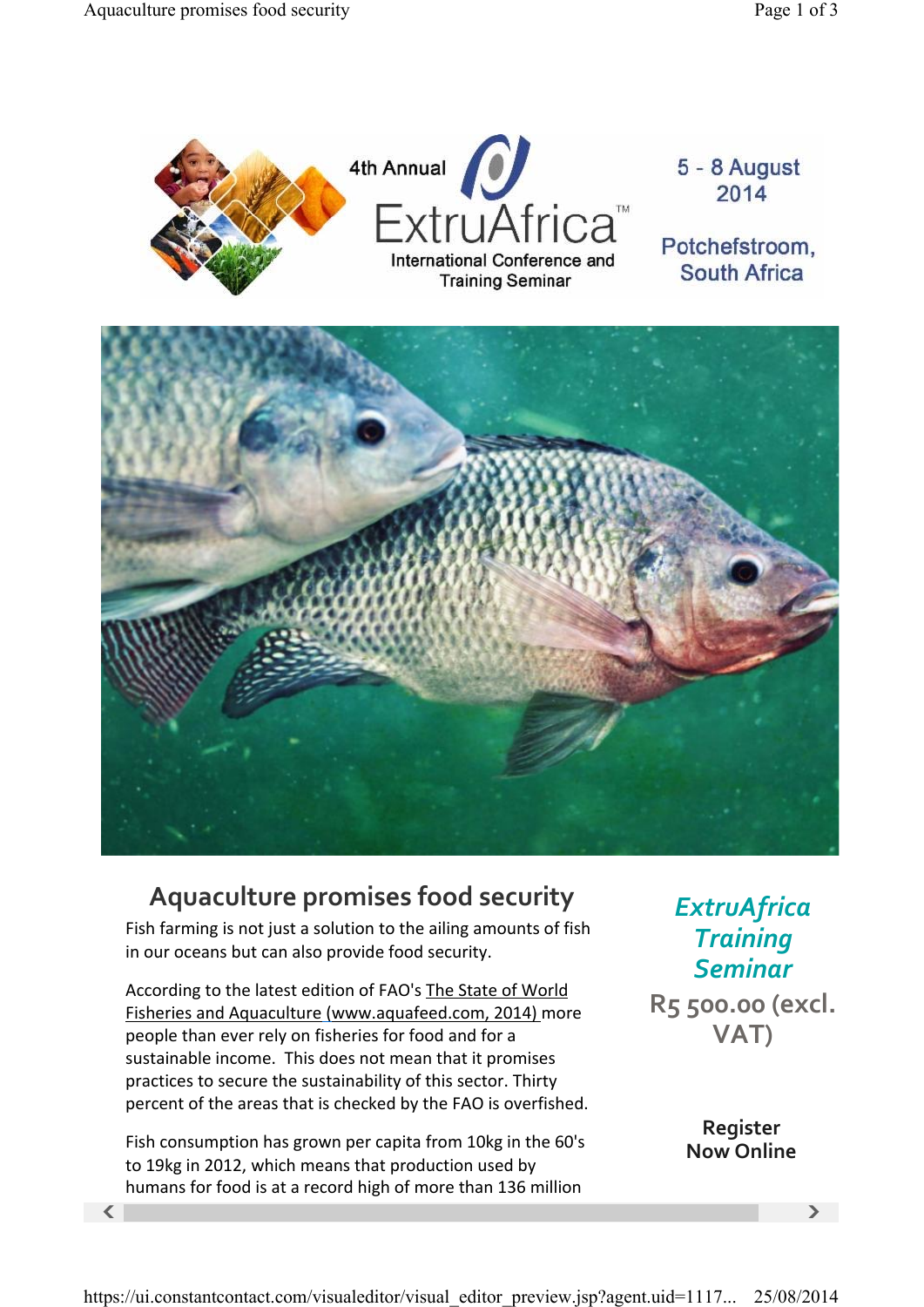Fisheries and Aquaculture" released, www.aquafeed.com, 2014).

If fish consumption has grown so rapidly, then aquaculture is sure to follow which will lead to growth in the aquafeed market.

Aquafeeds can be divided into powder, particle, pelleted and extruded aquafeed. They can further be divided into sinking, slow sinking and floating and also into low, medium and highenergy aquafeeds (Pelleting and extrusion in aquafeed technology, www.aquafeed.co.uk, May/June, 2013). The number of ingredients is mixed in various proportions to be complementary and form a nutritionally complete diet.

One method of producing aquafeed is extrusion. Extrusion can be defined as a process of forcing raw feed material through the extruder at a high pressure that also ensures the cooking of the product. Extrusion allows buoyancy control to ensure floating or sinking of the produced feed.

# **Register now for ExtruAfrica**

Live demonstrations at ExtruAfrica is a highlight of the Training seminar and Conference, as it is not only a chance to learn how extrusion works, but also a networking opportunity with role players in this area. Here is aquafeed that



has been produced in one of the sessions at the ExtruAfrica Training Seminar and Conference in 2013.

## *ExtruAfrica International Conference*

**R3 950.00 (excl. VAT)**

#### *When*

**5 8 August 2014**

#### *Where*

*The Roots Lifestyle Centre, Potchefstroom*

#### *What*

A chance not to miss! Information on extrusion and all its applications.

View More Info

### *Quick Links*

**Directions to venue Training programme Conference programme Contact Info Manual registration**

#### **Forward this email**

SafeUnsubscribe

This email was sent to selmarie@theroots.co.za by ilze.combrinck@nwu.ac.za | Update Profile/Email Address | Rapid removal with SafeUnsubscribe™ | Privacy Policy.

 $\langle$  , and  $\rangle$  and  $\langle$  and  $\rangle$  and  $\rangle$  and  $\rangle$